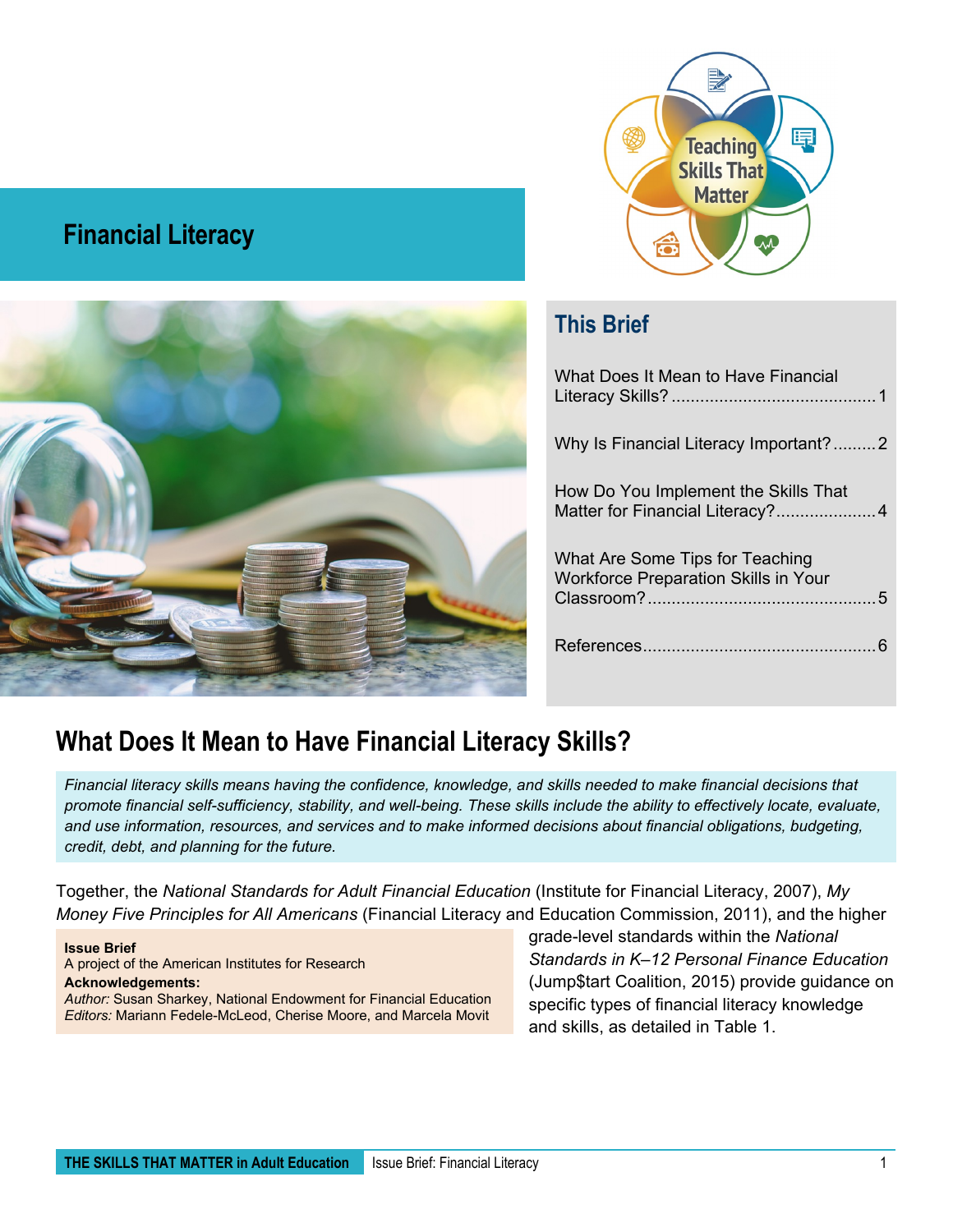#### **Table 1. Sources of Guidance on Types of Financial Literacy Knowledge and Skills**

| <b>National Standards</b><br>for Adult Financial Education | <b>My Money Five Principles</b><br>for All Americans | <b>National Standards in</b><br>K-12 Personal Finance Education |
|------------------------------------------------------------|------------------------------------------------------|-----------------------------------------------------------------|
| <b>Money Management</b>                                    | Earn                                                 | <b>Spending and Saving</b>                                      |
| <b>Credit</b>                                              | Save and Invest                                      | <b>Credit and Debt</b>                                          |
| Debt Management                                            | <b>Protect</b>                                       | <b>Employment and Income</b>                                    |
| <b>Risk Management</b>                                     | Spend                                                | Investing                                                       |
| Investing and Retirement Planning                          | <b>Borrow</b>                                        | <b>Risk Management and Insurance</b>                            |
|                                                            |                                                      | <b>Financial Decision Making</b>                                |

How financial knowledge and skills are applied will take on different forms due to individuals' varied skill levels, aspirations, and life circumstances. Financial know-how accompanied by core skills—such as critical thinking, problem solving, self-awareness, and adaptability—can boost individual financial capability to improve financial well-being according to one's own terms. While the end result will vary by individual, the same four qualities of financial well-being can be relevant for anyone (Consumer Financial Protection Bureau, 2015):

- Having control over day-to-day, month-to-month finances
- Having the capacity to absorb a financial shock
- Having the ability to remain on track to meet financial goals
- Having the financial freedom to make the choices that allow one to enjoy life



In general terms, the financial education industry recognizes that individual behavior and working knowledge are components of the financial literacy mix that leads to financial capability. A person can have knowledge about personal finance and show skill and ability but be functionally illiterate relative to performing at a minimal level of proficiency when faced with personal, real-world decisions and actions. In addition to understanding personal finance concepts and developing skills, a third facet of financial literacy is the fluent use of what is known and learned in order to navigate through real-life financial decisions.

# <span id="page-1-0"></span>**Why Is Financial Literacy Important?**

Financial literacy has significance for the financial conditions of individuals, families, and communities, so much so that the Financial Literacy and Education Commission responded to societal financial issues by launching a National Strategy for Financial Literacy in 2011. Restated in 2016, the strategy aims to support efforts for "sustained financial well-being for all Americans and families in the U.S." (Financial Literacy and Education Commission, 2016, paragraph 2).

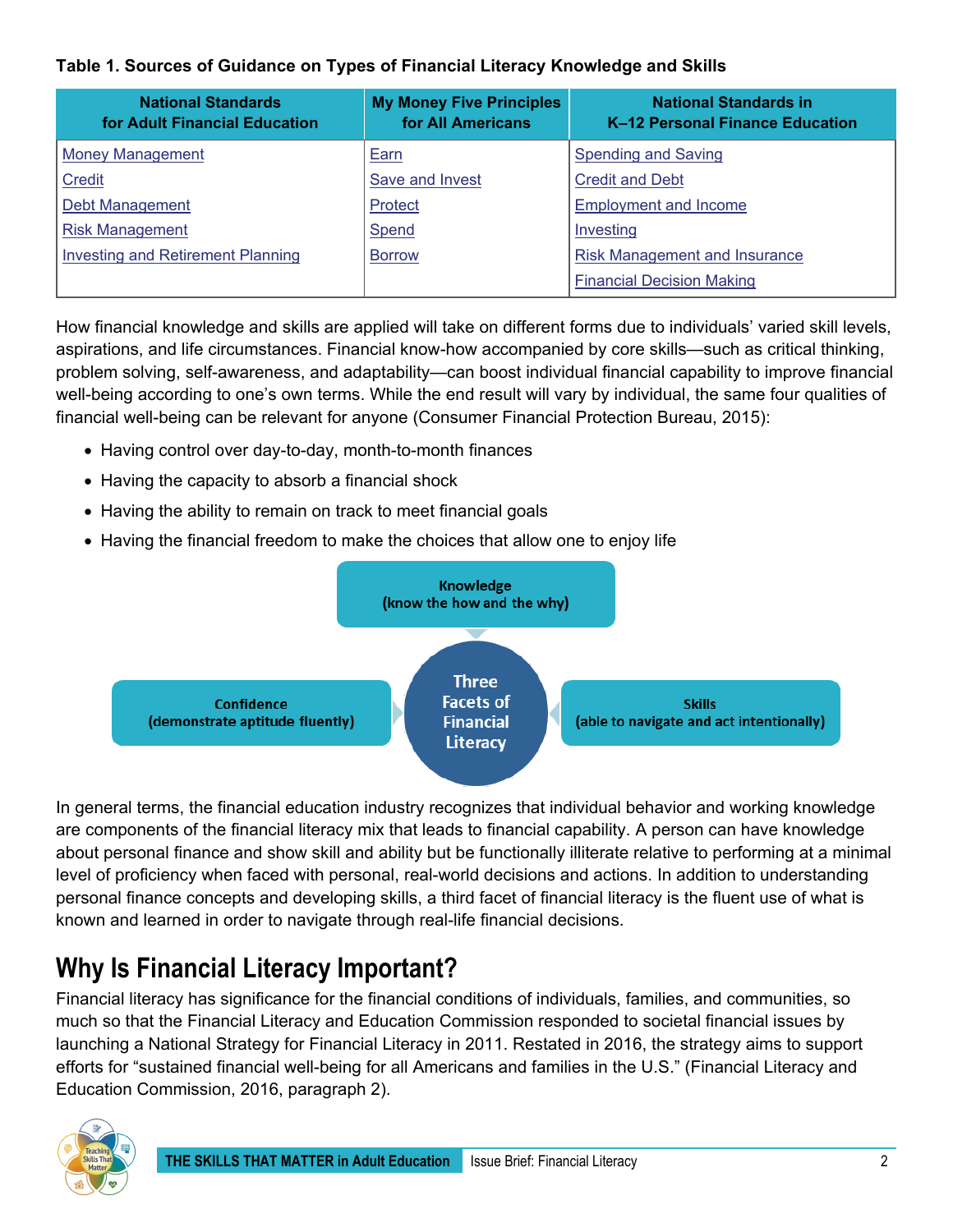The following issues provide rationale for the need to address financial literacy:

**Daily actions impact financial circumstances.** Individuals make decisions each day that financially impact their personal and household situations. Whether intentional or unintentional, the actions or inactions of individuals can significantly affect their ability to meet financial obligations and achieve financial aspirations for themselves and their families.

**Limited English and cultural differences can pose barriers to financial success.** Specialized financial language, jargon, and systems can create road blocks for individuals with limited English proficiency. They can be hampered by lack of access to translated materials or inaccurate translations. Cultural differences may have negative consequences when addressing issues such as tax codes, using financial services, and using (or not using) credit. Limited English individuals or immigrants who are unfamiliar with United States financial systems and language may rely on others for assistance, making those individuals vulnerable to fraud, unintentional errors, or missed opportunities (U.S. Government Accountability Office, 2010).

**Not everyone receives financial education.** The reality is that not all adults receive quality instruction about basic personal finance concepts. The *2016 National Financial Capability Study* indicated that as of 2015, less than a third of American adults had been offered financial

education at a school, college, or workplace, and only one in five say they participated in financial education. (FINRA Investor Education Foundation, 2016). Parents and caregivers serve as primary sources for youth to acquire money management habits, whether deliberate or through modeled behaviors. Although it might seem logical for youth to study personal finance some time before graduating from high school, there is no guarantee that all youth receive financial education prior to transitioning into adulthood. As of 2018, only one third of states had a personal finance graduation requirement. [\(Council for Economic Education,](https://www.councilforeconed.org/policy-and-advocacy/survey-of-the-states-2/) 2018)

*As of 2015, less than a third of American adults had been offered financial education at a school, college, or workplace, and only one in five say they participated in financial education. (FINRA Investor Education Foundation, 2016)*

**Consumers face complex financial decisions.** In the *2017 Consumer Financial Literacy Survey*, a sizable proportion of respondents reported having challenges with managing credit cards (39%), not saving for retirement (27%), and not planning for or tracking spending (60%) [\(National Foundation for Credit Counseling,](https://www.nfcc.org/clientimpact/2017-financial-literacy-survey/) 2017). The disparity of financial education fosters an uneven playing field; not all individuals are prepared, especially for the many complex financial tasks and decisions that face all consumers today. Examples of these tasks and decisions include completing legal documents, navigating through financial systems and services, acquiring insurance, planning for retirement, purchasing a home, managing debt, assessing job offers, or dealing with issues related to divorce or death of a family member.

**Financial stress affects health and work performance.** Finance-related stress can lead to health issues or impact work performance [\(International Foundation of Employee Benefit Plans,](https://www.ifebp.org/bookstore/financial-education-2016-survey-results/Pages/financial-education-for-todays-workplace-2016-survey-results.aspx) 2016). Anxiety, impaired memory, and diminished concentration are examples of chronic distress symptoms, all of which can affect an employee's ability to perform work duties. Employees who are navigating through challenging personal financial issues can be mentally distracted from work duties; or the need to deal with pressing personal business might require short notice for personal time off work.

**A large segment of the female population lags behind males relative to financial management.** One third of working women feel unprepared to manage unexpected expenses. In a 2015 survey of working women, "early career women, those with children, and those who have or have experienced marital disruption"

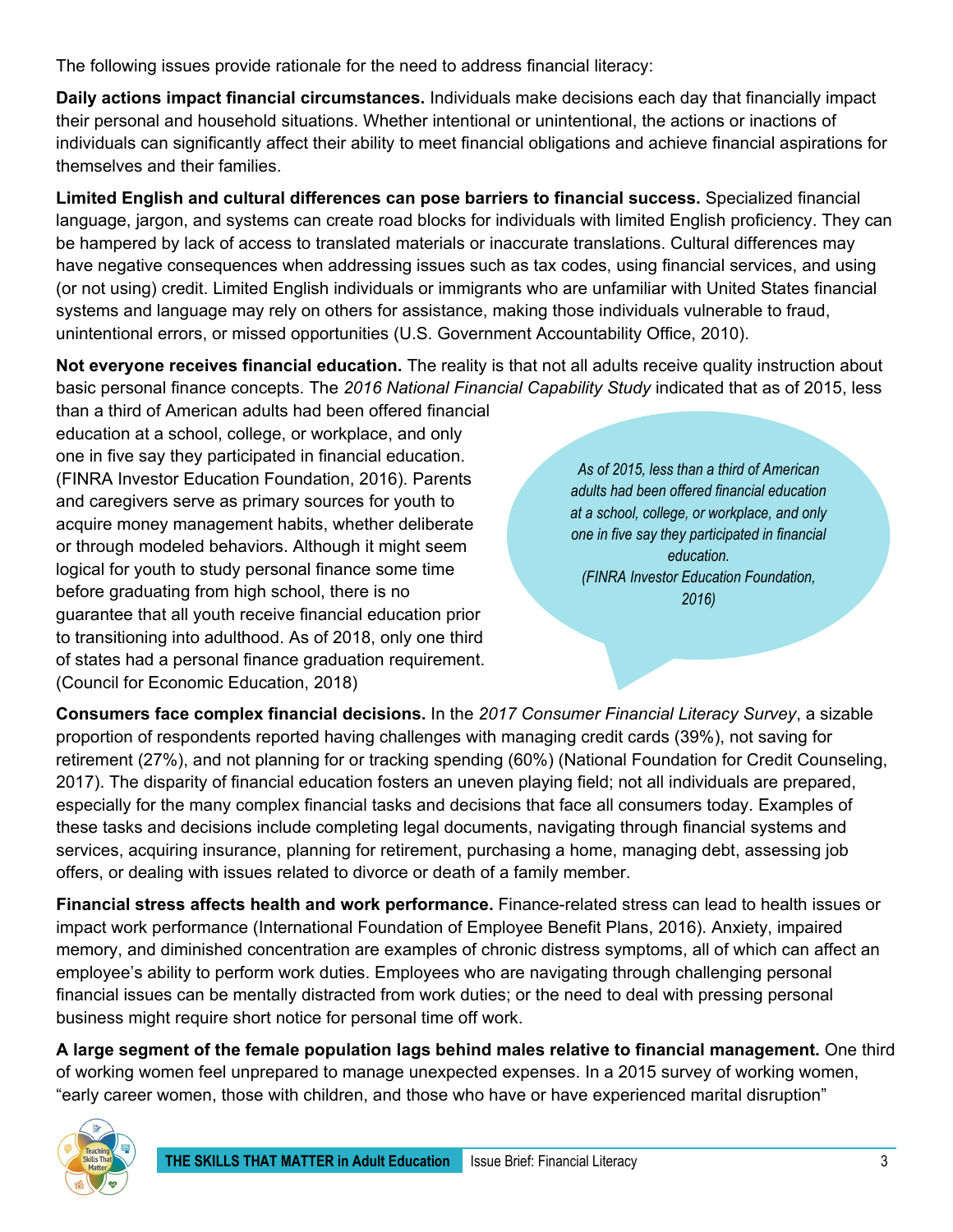indicated symptoms of financial distress (Lusardi & de Bassa Scheresberg, 2017, p. 4). Many noted that they have too much debt and feel unprepared for retirement despite their longer life expectancy compared with men. In addition, woman often work in lower paying jobs than men and might work part-time or have shorter work careers due to providing care for children or parents (Lusardi & de Bassa Scheresberg, 2017).

**Financially literate individuals are less likely to be financially fragile.** Measured relative to the ability to cope with unplanned expenses, financial fragility may result from not having the means to cover an emergency expense or to manage during a temporary loss of income (Gupta, Hasler, Lusardi, & Oggero, 2015). Financial literacy, along with family size and debt burden, are primary factors that influence financial fragility among middle-income households (Hasler & Lusardi, 2019). According to a national financial capability study, half of adults do not have enough savings to cover three months of living expenses (FINRA, 2016). Financially savvy consumers are less likely to be reliant on others and less at risk of exploitation and fraud.

## <span id="page-3-0"></span>**How Do You Implement the Skills That Matter for Financial Literacy?**

Learners benefit from integrating financial literacy skills development with all of the skills that matter because this reinforces skills they will need when they have learned about personal finance. A key to financial literacy is the ability to apply core skills that boost capacity to make informed and intentional decisions, plan for actions that align with personal values and aspirations, and navigate through financial systems with confidence and competence. Examples of these skills are described below:

- **Critical thinking.** At the core of financial literacy is the ability to think critically about the potential consequences of actions and how actions align with personal values, aspirations, and circumstances. Given a household profile and a scenario for an out-of-state job offer, for example, designate criteria for a successful outcome based on personal values and aspirations and compare and contrast financial factors and non-financial factors to draw conclusions about accepting or declining the offer.
- **Problem solving.** Managing money within a household requires the application of problem-solving and decision-making skills on a regular basis. Presented with real-world problems, learners have opportunities for guided practice in a sheltered setting as they determine realistic criteria for a successful outcome to the issue at hand, seek out and analyze credible resources as they discern viable solutions, and reflect on the actual or potential outcomes of the decided solution. Classroom practice can feature uncomplicated issues such as deciding on affordable and reliable transportation solutions or more complex problems that involve prioritizing objectives and use of limited household resources when a primary income earner is facing a job loss or layoff.
- **Communication.** Financial issues need to be addressed frequently in multiperson households. Especially during face-to-face conversations aimed at reaching consensus, non-verbal cues should match verbal language to reduce risk of misinterpretation. The ability to clearly and concisely convey needs and expectations, ask effective questions to gather information, and listen (or read responses) for understanding apply in nearly every type of business transaction, whether in person, by phone, or via online means. An example of what can be done in a classroom might include a role-play to practice negotiating for a salary increase, a change in work duties, or the resolution of a poor customer experience.
- **Processing and analyzing information.** Savvy consumers gather relevant information from credible sources to be aware of processes and to use information for decision-making. Presenting students with a case study about hail damage to personal property and the need to understand implications relative to the terms and conditions of a related insurance policy provides a realistic example for renters or homeowners to consider. Students can determine which parties are responsible for what costs and for the work necessary to complete repairs.

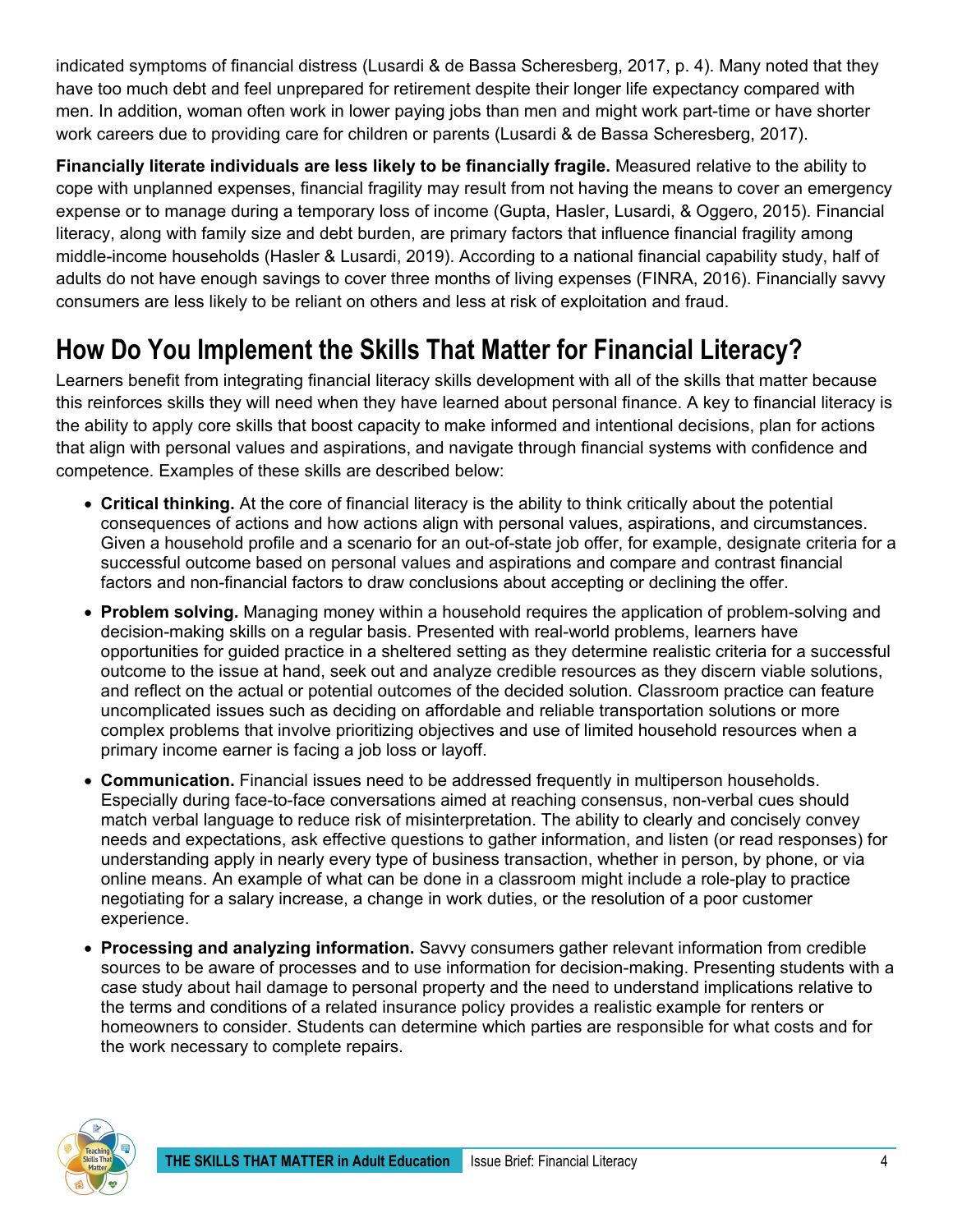- **Self-awareness.** Financial planning involves being aware of personal values, aims, and circumstances. Reflecting on how reality and personal habits align with one's personal preferences and situation provides opportunities to leverage what is working and to modify what is hindering progress. As a prerequisite activity for a group project, writing a personal money narrative provides an example. During a two-person mock activity related to planning for a major expenditure or monthly spending plan, partners can read one another's money narratives. Recognizing similarities and differences, they create a spending plan that accomplishes the objective in a manner that is acceptable to both parties.
- **Navigating systems.** Every business transaction requires the ability to complete a process or to follow established protocols. Teachers may consider using online resources offered by the Federal Trade Commission to investigate types of active fraud schemes. Students can then find information to create a personal checklist for critical actions to pursue when falling victim to fraud or theft of personal data.
- **Adaptability and willingness to learn.** Individuals encounter similar types of financial decisions throughout their lives. Changes in circumstances and trends, such as a change in the number of household members, starting or leaving a job, or retirement all create the need to adjust spending plans, insurance coverage, and other money management systems. Students may be given a real or mock scenario regarding job layoffs or business closures and then apply or recommend a plan to prepare for the change, including adjusting personal spending plans and gathering information about job searches and training opportunities.

# <span id="page-4-0"></span>**What Are Some Tips for Teaching Financial Literacy Skills in Your Classroom?**

- **Know your learners to bring relevance to the experience**. Be practical in planning activities and learning to align them with learners' abilities and near-future decisions and actions. When introducing new financial concepts, survey the group to identify skill levels, relevant experiences, and attitudes toward particular topics. Where practical, integrate common experiences and inquiry questions into learning scenarios and discussions. Using a *Know-Want to Know-Learned* strategy provides insights about what learners know and want to know and suggests subsequent opportunities for learners to reflect on what they learned.
- **Respect privacy and protect personal information.** Some learners may be uncomfortable discussing personal financial issues. Others may find that class discussions encourage too much information sharing. Before addressing personal financial topics, establish boundaries and rules of engagement about what to share and what not to share publicly in class. Discern when to use mock data for group discussions and when it might be appropriate for learners to use personal information for independent learning activities.
- **Use storytelling to introduce topics or to clarify difficult concepts.** Telling a story is an effective way to introduce financial concepts and position personal finance topics in context. Whether based on real or mock details, stories provide learners with points of reference for the discussion and application of learning, especially when covering difficult concepts. Stories can be used to analyze actions and outcomes as well as to predict what might happen if story details are modified.
- **Pay attention to language and tone**. Especially when engaged in discussions about money management habits or aspirations, be sensitive to how tone and word choice might be perceived. Each learner has his or her own money story and values system. Avoid language that might be perceived as shaming or judgmental relative to socioeconomic circumstances or life choices. Promote language that inspires and empowers. For example, when discussing options to manage a particular situation, substitute "could" for "should" to emphasize choices rather than to impose personal values onto others.

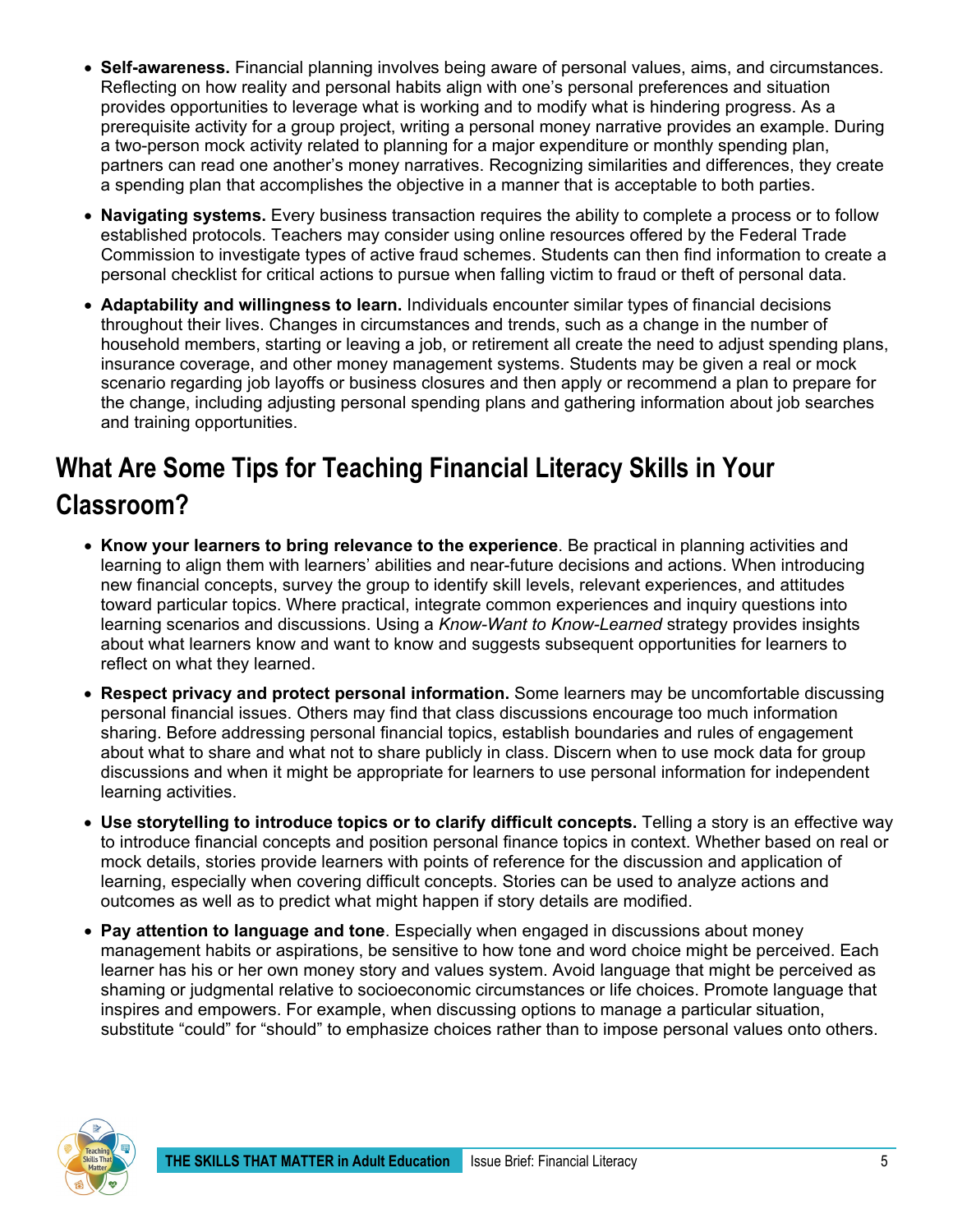## <span id="page-5-0"></span>**References**

- Brody, L. (2009, September 20). Recession's toll on children: Parents aren't the only ones who suffer when jobs are lost and money is tight. *Chicago Tribune*.
- Consumer Financial Protection Bureau. (2015). *Financial well-being: The goal of financial education*. Retrieved from [https://files.consumerfinance.gov/f/201501\\_cfpb\\_report\\_financial-well-being.pdf](https://files.consumerfinance.gov/f/201501_cfpb_report_financial-well-being.pdf)
- Council for Economic Education. (2018). *2018 Survey of states: The state of k–12 economic and financial education in the U.S.* Retrieved from [https://www.councilforeconed.org/policy-and-advocacy/survey-of](https://www.councilforeconed.org/policy-and-advocacy/survey-of-the-states-2/)[the-states-2/](https://www.councilforeconed.org/policy-and-advocacy/survey-of-the-states-2/)
- Financial Literacy and Education Commission. (2011). *My money five principles for all Americans.* Retrieved from<https://www.mymoney.gov/mymoneyfive/Pages/mymoneyfive.aspx>
- Financial Literacy and Education Commission. (2016). *Promoting financial success in the United States: National strategy for financial literacy, 2016 update*. Washington, DC: Author.
- FINRA Investor Education Foundation. (2016). *National financial capability study*: *U.S. survey data at a glance.*  Retrieved from<http://www.usfinancialcapability.org/results.php?region=US>
- Gupta, R., Hasler, A., Lusardi, A., & Oggero, N.. (2015, April). *Financial fragility in the U.S.: Evidence and implications—Final report.* Washington, DC: Global Financial Literacy Excellence Center, George Washington University School of Business. Retrieved from [https://www.nefe.org/\\_images/research/Financial-Fragility/Financial-Fragility-Final-Report.pdf](https://www.nefe.org/_images/research/Financial-Fragility/Financial-Fragility-Final-Report.pdf)
- Hasler, A., & Lusardi, A. (2019, March). *Financial fragility among middle-income households: Evidence beyond asset building*. Washington, DC: The George Washington University School of Business, Global Financial Literacy Excellence Center. Retrieved from [https://www.pgpf.org/sites/default/files/US-2050-](https://www.pgpf.org/sites/default/files/US-2050-Financial-Fragility-Among-Middle-Income-Households-Evidence-Beyond-Asset-Building.pdf) [Financial-Fragility-Among-Middle-Income-Households-Evidence-Beyond-Asset-Building.pdf](https://www.pgpf.org/sites/default/files/US-2050-Financial-Fragility-Among-Middle-Income-Households-Evidence-Beyond-Asset-Building.pdf)
- The Institute for Financial Literacy. (2007). *National standards for adult financial education.* Retrieved from <https://financiallit.org/wordpress/resources/national-standards/>
- International Foundation of Employee Benefit Plans. 2016. *Financial education for today's workforce: 2016 survey results.* Retrieved from<http://www.ifebp.org/pdf/financial-education-2016-survey-results.pdf>
- Iowa State University News Service. (2008). *ISU study finds early family depression has lasting effects on teens, young adults.* Retrieved from http://www.public.iastate.edu/~nscentral/news/2008/dec/depression
- Jump\$tart Coalition for Personal Financial Literacy. (2015). *National standards in k–12 personal finance*  education. Retrieved from https://www.jumpstart.org/what-we-do/support-financial-education/standards/
- Lusardi, A., & De Bassa Scheresberg, C. (2017, March). *Financial capability and financial literacy among working women: New insights*. Washington, DC: The George Washington University School of Business, Global Financial Literacy Excellence Center. Retrieved from [https://gflec.org/wp](https://gflec.org/wp-content/uploads/2017/03/Research-Report_Working-Women_March-2017.pdf?x22667)[content/uploads/2017/03/Research-Report\\_Working-Women\\_March-2017.pdf?x22667](https://gflec.org/wp-content/uploads/2017/03/Research-Report_Working-Women_March-2017.pdf?x22667)